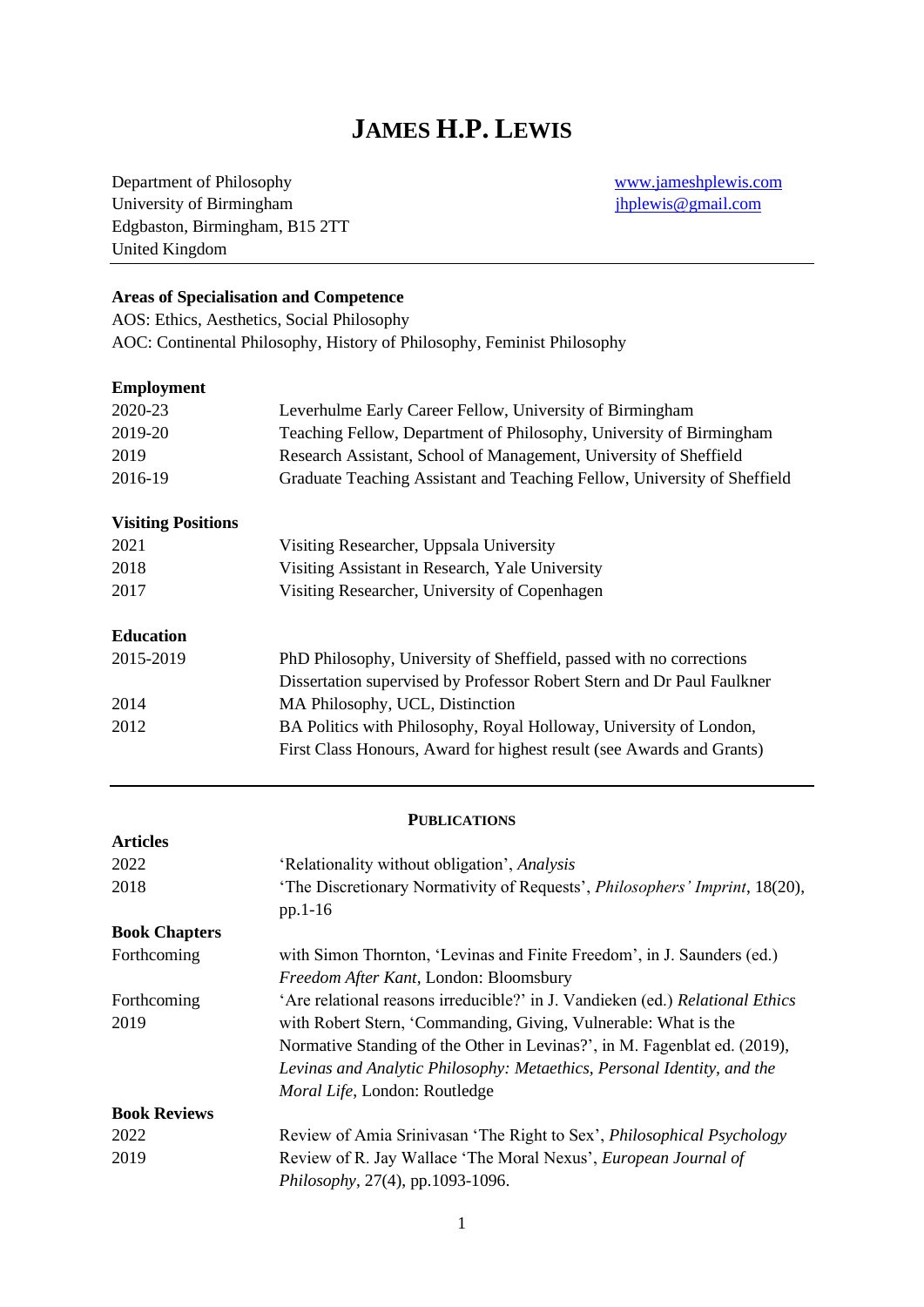| Work in progress |                                                                                                                                                                                       |
|------------------|---------------------------------------------------------------------------------------------------------------------------------------------------------------------------------------|
| Book in Progress | Being Acquainted: Ethics and Aesthetics in Interpersonal Relations<br>OUP have expressed interest in this project and a manuscript will be sent to<br>them for review in Autumn 2022. |
| Under R&R        | 'The musicality of speech', Philosophers' Imprint                                                                                                                                     |
| Under review     | 'Love first, ask questions later'                                                                                                                                                     |
| Under review     | 'Varieties of second-personal reason'                                                                                                                                                 |
| Under review     | 'The aesthetics of coming to know someone'                                                                                                                                            |
| Under review     | 'The peculiar allure of another's aesthetic worldview'                                                                                                                                |

### **AWARDS AND GRANTS**

## **Fellowships and Studentships**

| 2020-23   | Leverhulme Early Career Fellowship                           |
|-----------|--------------------------------------------------------------|
| 2015-2018 | WRoCAH Competition Scholarship (three years, fees & stipend) |

### **Further Research Funding Awards**

| 2019 | White Rose College of the Arts and Humanities (WRoCAH) Associate                      |
|------|---------------------------------------------------------------------------------------|
|      | Award $(E2,463)$                                                                      |
| 2018 | WRoCAH Small Award (£200) to attend SEP-FEP Annual Conference in                      |
|      | Essex                                                                                 |
| 2018 | WRoCAH Large Award $(\text{\pounds}2,318)$ to fund a one-month exchange as a Visiting |
|      | Assistant in Research at the Philosophy Department of Yale University in              |
|      | September 2018.                                                                       |
| 2017 | WRoCAH Small Award (£200) to attend symposium in Palma, Mallorca                      |
| 2017 | WRoCAH Researcher Employability Programme Award (£2,146) to fund                      |
|      | one month research trip to Copenhagen                                                 |
| 2016 | WRoCAH Small Award $(£177)$ to attend conference in Cork, Ireland (see                |
|      | Selected Talks)                                                                       |
| 2016 | WRoCAH Small Award $(\text{\pounds}100)$ to attend conference in Athens, Greece (see  |
|      | Selected Talks)                                                                       |
|      |                                                                                       |

### **Event Funding**

| 2021 | Lead-applicant for conference grants for Interpersonal Relations Workshop     |
|------|-------------------------------------------------------------------------------|
|      | from the Aristotelian Society (£400), the Analysis Trust (£405), Society for  |
|      | Applied Philosophy (£2,000), British Society for Aesthetics (£1,000)          |
| 2017 | Co-applicant for conference grants for Understanding Value VI from the        |
|      | Mind Association (£1000), the British Society for Aesthetics (£1,500),        |
|      | WRoCAH $(\text{\pounds}2,000)$ , and the Analysis Trust $(\text{\pounds}500)$ |
| 2017 | Co-applicant for WRoCAH conference grant for Pragmatism and the               |
|      | Analytic - Continental Split conference $(\text{\pounds}750)$                 |
| 2016 | Lead-applicant for conference grants for the Social Norms and Obligations     |
|      | Workshop from the Mind Association (£600), and WRoCAH $(£1,420)$              |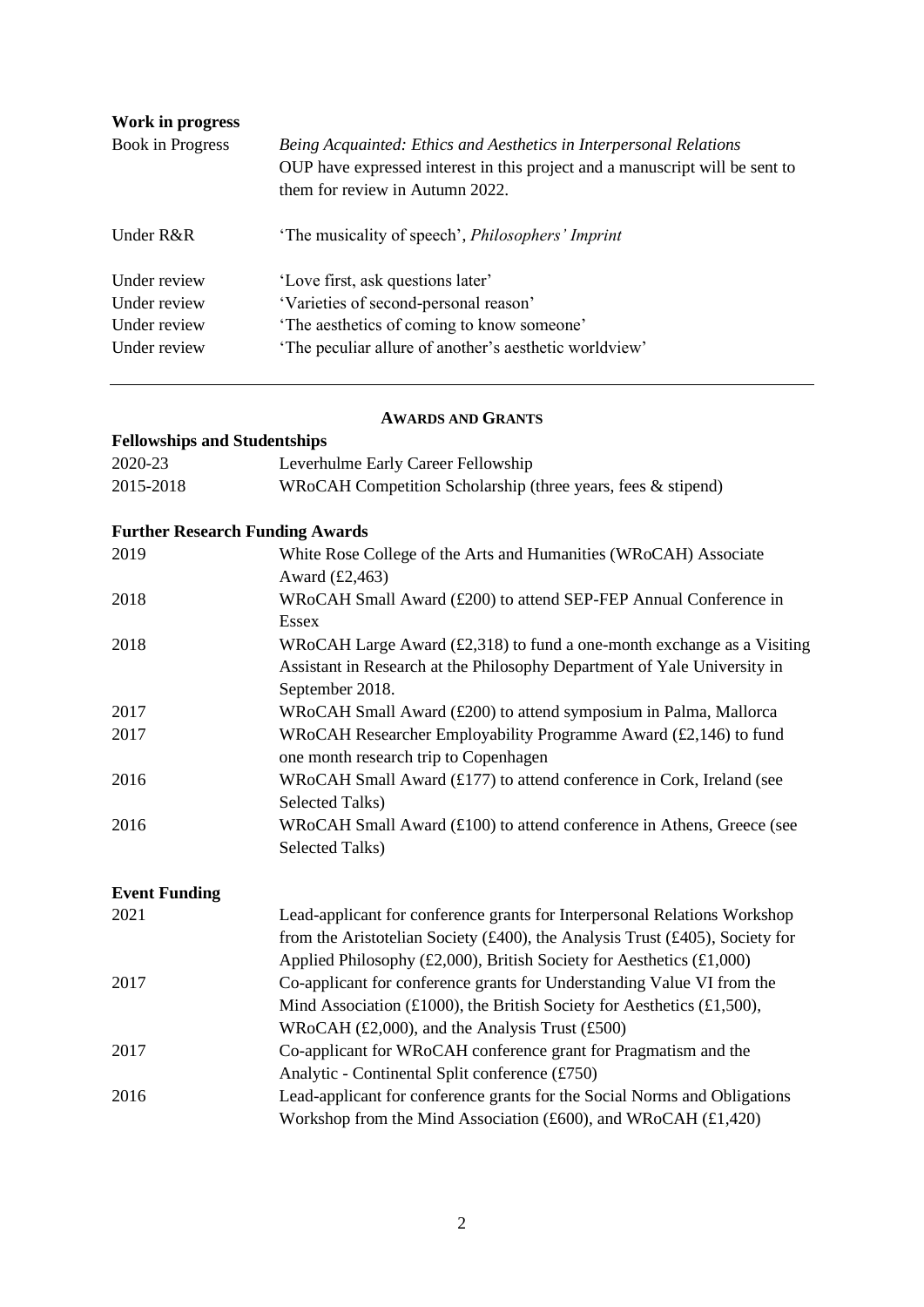2012 Award for Highest Overall Graduating Result, Department of Politics and International Relations, Royal Holloway, University of London

### **TEACHING**

### **As a Lecturer**

| University of Birmingham: |                                                                 |
|---------------------------|-----------------------------------------------------------------|
| 2022-23                   | The Ethics and Aesthetics of Interpersonal Relations (MA level) |
| 2019-20                   | Masters dissertation supervisor                                 |
| 2019-20                   | Undergraduate dissertation supervisor                           |
| 2019-20                   | <b>Feminist Philosophy</b>                                      |
| 2019-20                   | Early Modern Philosophy                                         |
| 2019-20                   | Nietzsche                                                       |
| 2019-20                   | Human Rights (MA level)                                         |
| University of Sheffield:  |                                                                 |
| 2018-19                   | Feminism (Guest lecturer)                                       |
| 2017-18                   | I, You, We: Social ontology and interpersonal relations         |
|                           |                                                                 |

### **As a Seminar Tutor**

| University of Birmingham: |                                    |  |
|---------------------------|------------------------------------|--|
| 2019-20                   | Political Philosophy               |  |
| University of Sheffield:  |                                    |  |
| 2018-19                   | Feminism                           |  |
| 2018-19                   | <b>Ethics</b>                      |  |
| 2016-19                   | <b>History of Ethics</b>           |  |
| 2016-17                   | Knowledge, Justification and Doubt |  |
| 2016-17                   | History of Philosophical Ideas     |  |
| 2016-17                   | Philosophy of Sex                  |  |
|                           |                                    |  |

### **SELECTED TALKS**

 $*$  = invited talk; all others competitively awarded

| <b>July 2022</b> | 'Stigma in the aesthetics of friendship', The Joint Session, St Andrews   |
|------------------|---------------------------------------------------------------------------|
|                  | University                                                                |
| May 2022         | 'The peculiar allure of another's aesthetic worldview', LMU-UZH Workshop  |
|                  | on Relational Normativity                                                 |
| April 2022       | 'The musicality of speech', Workshop: Aesthetics and the Digital, Tilburg |
|                  | University                                                                |
| November 2021*   | 'The peculiar allure of another's aesthetic worldview', Higher Seminar in |
|                  | Aesthetics, University of Uppsala                                         |
| October 2021*    | 'The aesthetics of coming to know someone', Philosophy Departmental       |
|                  | Seminar, University of Durham                                             |
| <b>July 2021</b> | 'Aesthetic interaction', The Joint Session, University of Hertfordshire   |
| June 2021        | 'The musicality of speech', European Society for Aesthetic Annual         |
|                  | Conference, online                                                        |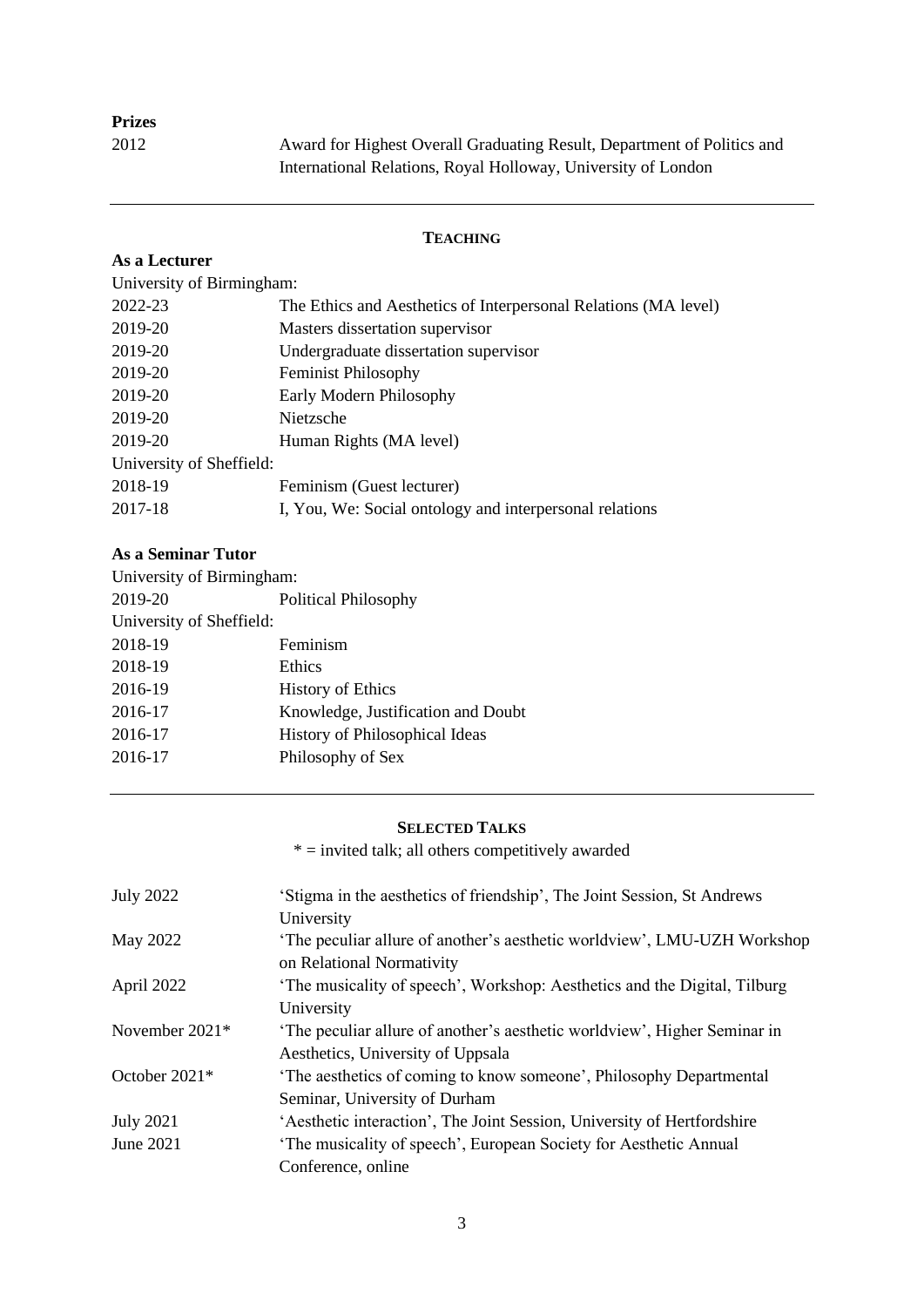| May 2021                            | 'Love is not deeply relational', 20th International Conference on Moral and<br>Political Philosophy: New Ethical and Political Subjects, Palma                                    |
|-------------------------------------|-----------------------------------------------------------------------------------------------------------------------------------------------------------------------------------|
| April 2021                          | 'Relationality without obligation', Varieties of Moral Address Workshop,<br>Jerusalem, online                                                                                     |
| November 2020*                      | 'Relationality without obligation', Second LMU-UZH Workshop on<br>Relational Normativity, online                                                                                  |
| October 2020*                       | 'Relationality without obligation', Work in Progress Seminar, Department of<br>Philosophy, University of Birmingham                                                               |
| February 2020*                      | 'The musicality of verbal address', Students' Philosophy Society,<br>Birmingham                                                                                                   |
| February 2020*                      | 'Acquaintance: with people, with moral facts', Work in Progress Seminar,<br>Department of Philosophy, University of Birmingham                                                    |
| May 2019                            | 'The musicality of verbal address', White Rose Aesthetics Forum, University<br>of Hull                                                                                            |
| September 2018*<br><b>July 2018</b> | 'Love first, ask questions later', Yale Moral Philosophy Working Group<br>'Interpersonal Interaction and Value Epistemology', Understanding Value<br>VII, University of Sheffield |
| <b>June 2018</b>                    | 'Unmediated Interpersonal Experience', Joint Annual Conference of the<br>Society of European Philosophy and the Forum for European Philosophy,<br>University of Essex             |
| <b>June 2018</b>                    | 'Love first, ask questions later', UCL Intersubjectivity Workshop, London                                                                                                         |
| September 2017 *                    | 'Love first, ask questions later', Research Seminar of the Center for<br>Subjectivity Research, Copenhagen University                                                             |
| <b>July 2017</b>                    | 'The openness of thinking of you', Understanding Value VI, University of<br>Sheffield                                                                                             |
| June 2017*                          | 'Response to Stephen Darwall on 'Respect as Honor and as Accountability'',<br>NOMOS Symposium on Steven Darwall's second personal approach to<br>morality, Palma                  |
| October 2016                        | 'Requesting as second-personal reason-giving', Cork Annual Workshop in<br>Social Agency, University College Cork                                                                  |
| <b>July 2016</b>                    | 'Communicating value in requests', Understanding Value V, University of<br>Sheffield                                                                                              |
| June 2016                           | 'Second-person relations as emotional connections', Annual Conference of<br>the European Philosophical Society for the Study of Emotions, Athens                                  |
| <b>Further Talks</b>                |                                                                                                                                                                                   |
| March 2018                          | 'Revealing, concealing, enabling: the faces in George Eliot's Middlemarch',<br>Sheffield Philosophy Reading Weekend                                                               |
| February 2017*                      | 'The immanent value of others', Postgraduate Seminar, Department of<br>Philosophy, University of Sheffield                                                                        |
| September 2016*                     | 'Non-doxasticism about valuing', Postgraduate Seminar, Department of<br>Philosophy, University of Sheffield                                                                       |

### **SERVICE AND OUTREACH**

**Academic Services**